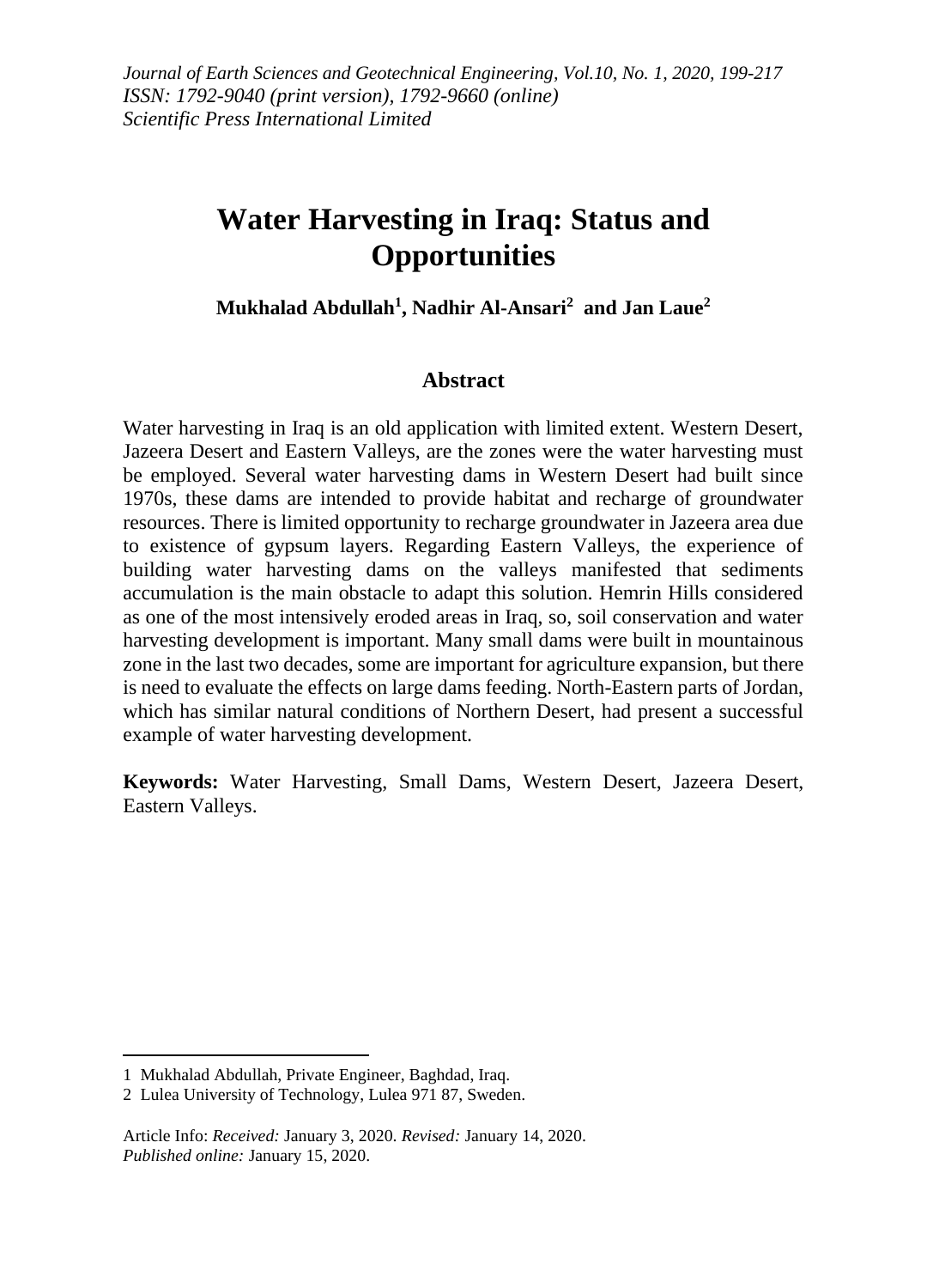### **1. Introduction**

Iraqi lands are classified as one of the arid and semi-arid regions, except the northern parts [1]. With an area of desert estimated about half of the country territories and future challenges of water scarcity, it is vital importance to adapt the proper and economically efficient alternatives for water harvesting in Iraq.

Water harvesting in Iraq is not a new technique, it was conducted since early civilization. Even in Abbasid era, some projects were implemented in the western desert [2]. Some of the existing water harvesting locations were evolved naturally. In the recent history, development of water resources utilization in Iraq started mainly after 1921 when the establishment of Iraqi Kingdom. Later, the most important step was the establishment of Development Board in 1950s which had built some large dams, irrigation projects and barrages. No interest was paid to water harvesting until 1970s, when studies and implementation of several water harvesting dams in the western desert had started. However, the other techniques of water harvesting are not tested yet, and even the research side has no tangible outcomes in term of field data.

## **2. Natural Conditions**

Iraq total area is 438,320km² [3], there are different land features in Iraq; Mountains, Hills, Fluvial planes, desert and water bodies. The land can be distinguished into several zones. Namely, mountainous zone in the north-eastern parts with high and extremely high mountains, where the maximum altitude is 3,550m a.s.l. [3], and then the low folded zone, which extends from the south-east to north-west below the mountainous zone. Tigris, Tigris Tributaries and Euphrates rivers are flowing through Iraq; most of the main rivers are shared with riparian countries. In the northeast of the country, Jazeera desert which is bordered from the south by Euphrates, Jazeera desert area is  $31,226$  km<sup>2</sup>. The eastern and south eastern parts of the country are prevailed by Western desert; this is divided for administrative purposes into; Northern Desert with an area of 101,339km<sup>2</sup> and Southern desert with an area of 76,144km<sup>2</sup> [4]. The most important and historically populated zone is the Mesopotamian Plain, which is surrounded by deserts and low folded zone. Figure 1 shows the physiography of Iraq.

Rainfall in Iraq is occurred in the winter from December to February, except in the north and northeastern parts, where the rainy season is from November to April. Average annual rainfall is estimated at 216mm, but ranges from 1200 mm in the northeast to less than 100mm over 60% of the country in the south. Winters are cool to cold, with a day temperature of about 16°C dropping at night to 2°C with a possibility of frost. Summers are dry and hot to extremely hot, with a shade temperature of over  $43^{\circ}$ C during July and August, yet dropping at night to  $26^{\circ}$ C [3]. The rainfall within the mountainous area is 18.3% of the total country rainfall, where the annual rain varies between 500-1200mm, 9.6% of the rainfall in the low folded area, the annual rain varies between 300-500mm, 6% of the rainfall in Jazeera desert, with annual rain of 150-400mm, 23.6% is in Mesopotamia with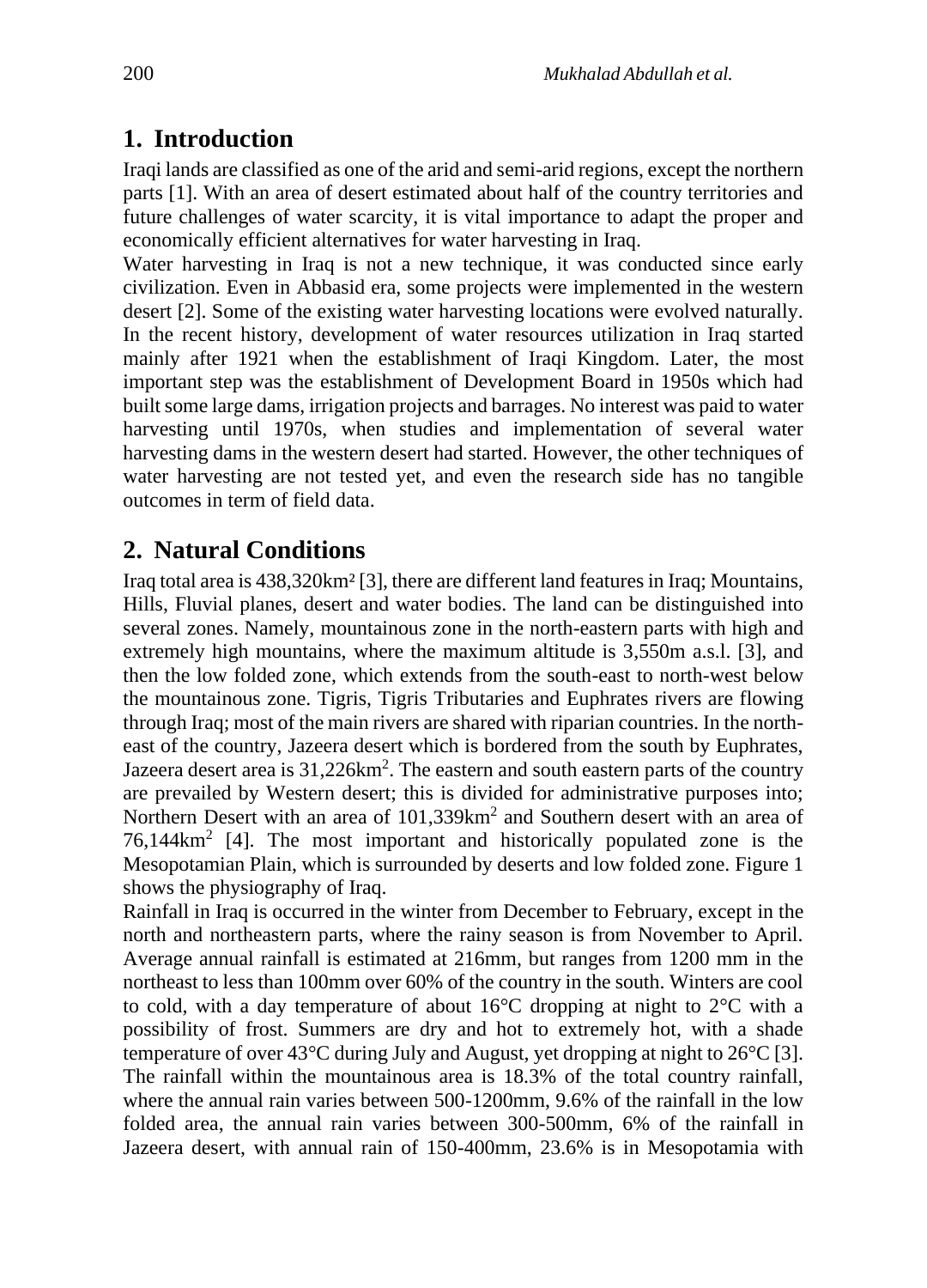mean annual rain of 150mm, and 42.5% of the rainfall is in Western Desert with mean annual rain of 100mm or less [2]. The mean annual evaporation in Western Desert is 3200mm [6]. Figure 2 shows the contours of evaporation in Iraq. Hence, the need to maintain the quality and quantity of water in Western Desert has the highest priority. Many small dams were built in 1970s and 1980s [4], [7]. Also, the experience in other countries in MEAN region showed that there are more feasible opportunities to invest in water harvesting [8].



**Figure 1: Physiography of Iraq [5].**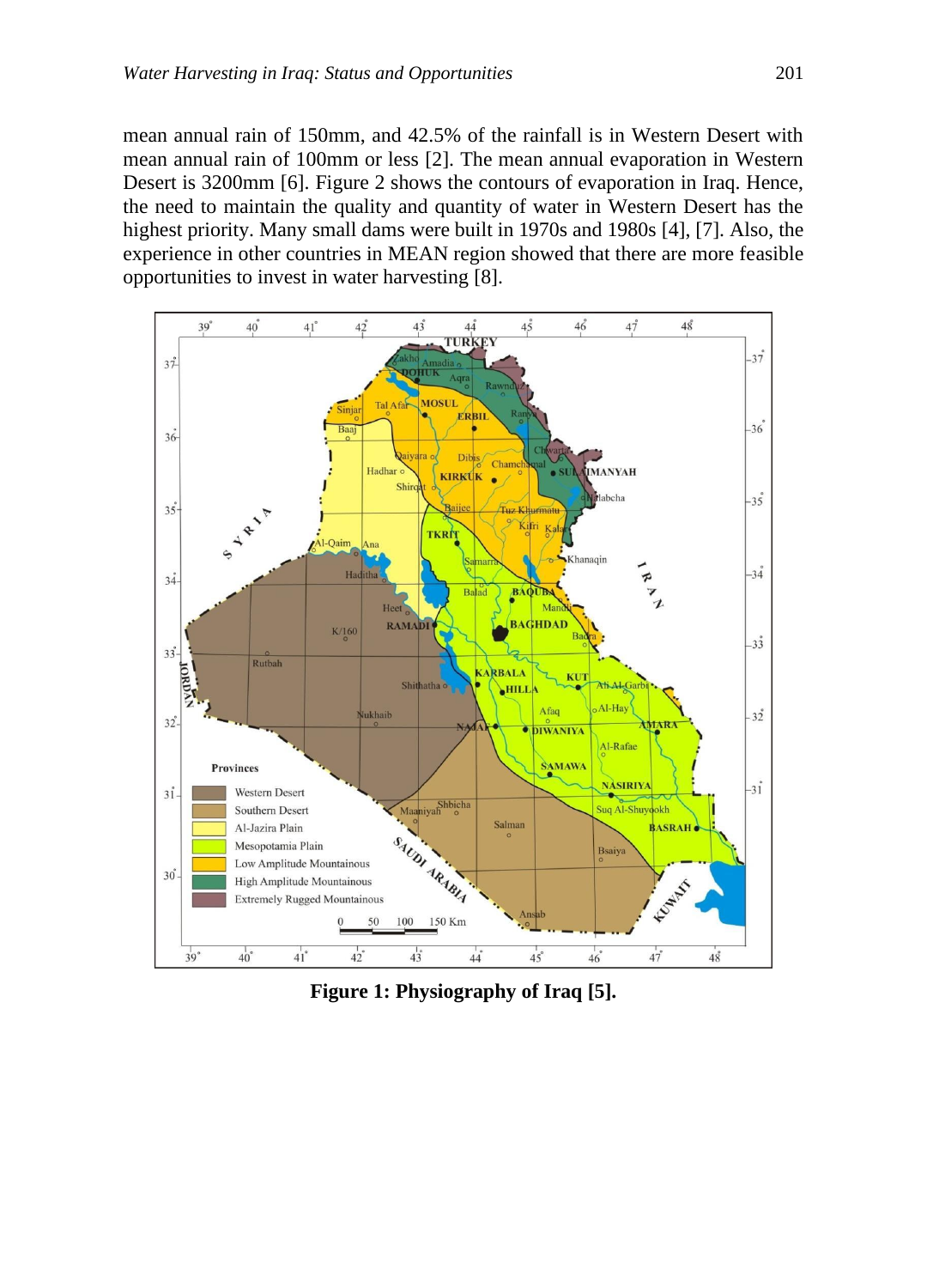# **3. Overview of Water Harvesting Existence in Iraq**

Water harvesting in Iraq can be founded into two main categories: small water harvesting dams, and natural water harvesting ponds.

#### **3.1 Small Dams for Water Harvesting in Iraq**

Small dams in Iraq are in three main regions [10]:

- 1. Northern Area
- 2. 2. Eastern Valleys
- 3. 3. Western Desert.

Small dams in Northern area are either built to store water for the development of irrigation projects or in the sub-catchments of the main rivers. Developing of irrigation projects in the plains of the mountains was studied carefully; a dam like Duhok dam is a good example; many other dams were planned but not completed yet [7]. Regarding the dams that had been built in the sub-catchments, especially after 2003, there is still controversy about the feasibility of building small dams in the catchments of another major dam. Local authorities, without consulting central government, continues planning and implementing such small dams.



**Figure 2: Evaporation rate contours in Iraq [9].**

Eastern Valleys is the area restricted between Tigris River, Iraq-Iran border; Diyala River Irrigated lands and Hawizeh Marshes. Several mutual valleys are between Iraq and Iran. The main valleys are (Nafit, Harran, Hizzam, Talha, Shourshen, Badra, Teeb, Dewerej) [11]. These valleys are distinguished with a relatively high sediment load, due to the erodibility of soil, difference in altitudes and the frequency of the intensity of rainstorms. Several dams were built after 2003, but most of them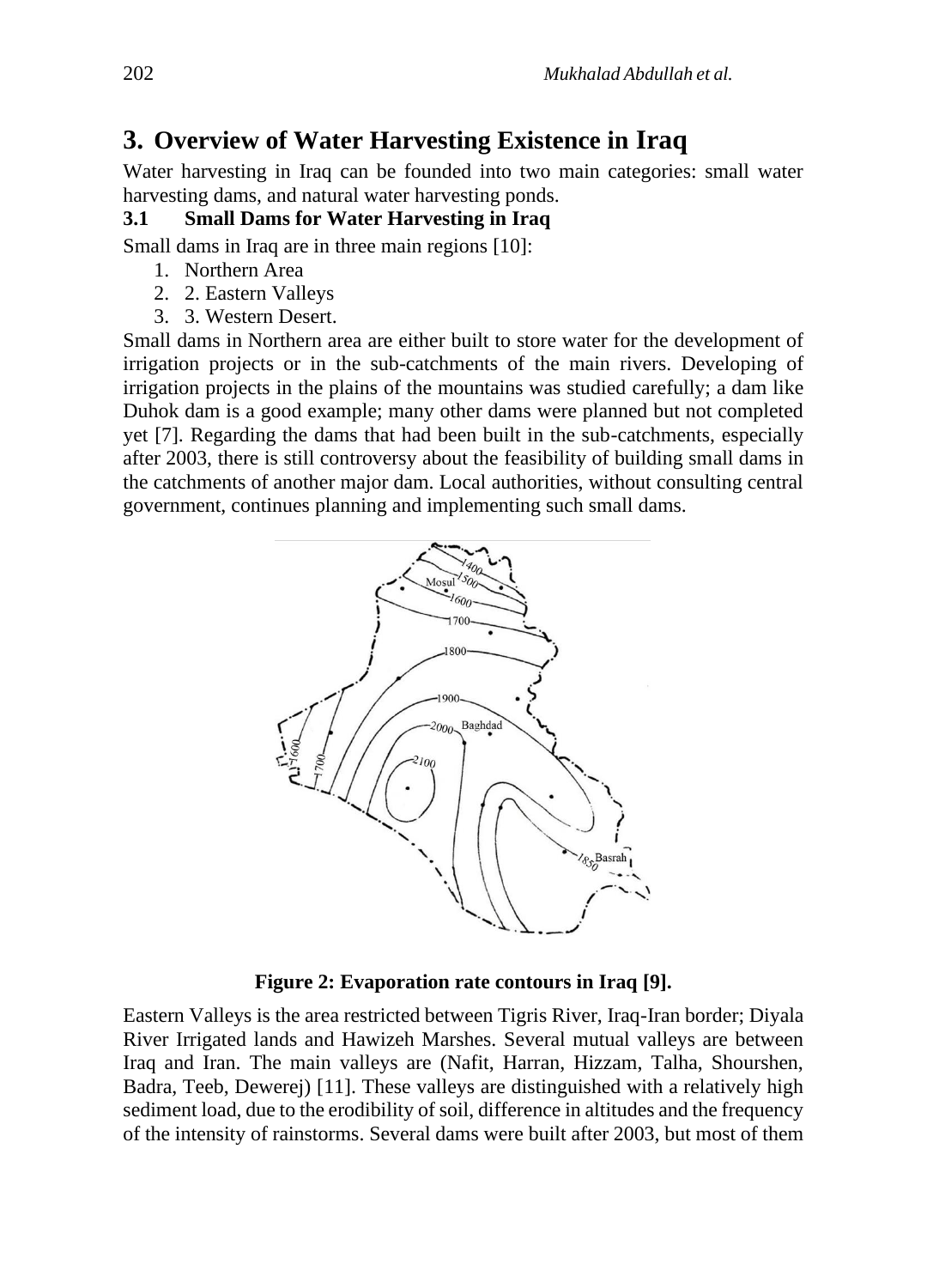suffering from the accumulation of sediments in the reservoirs. These dams are:

- 1. Qazaniyah Dam: it is located on the Harran Valley. It is a 6.5 meter-high weir dam; lake capacity is 0.9 million cubic meters. The dam commissioned in 2007. Further, the dam suffers from the accumulation of sedimentation.
- 2. Mandalay Dam: it is located on the Harran Valley. It is an earth fill dam with clay core, 14m high and 1,316m long. The capacity of the lake is 3.63 million cubic meters, there is a 250-metre long spillway with discharge of 1 725m<sup>3</sup> /s. Dam reservoir is almost full with sediments. Figure 3 shows a general view of Mandaly Dam Reservoir filled with sediments.
- 3. Shihabi Dam: it is located on Shihabi Valley. Dimensions are 275m long and 9m high. It includes a 160 meter long spillway. The capacity of the lake is 0.8 million cubic meters. Also, the dam is filled with sediments.
- 4. Dewerej Dam: the dam is located on the Dewerej Valley. The dam is a concrete weir with other retention dam made from Gabions. It is 510m long and 9.5m high. The capacity of the reservoir is 1.87 million cubic meters. It was completed in 2015.
- 5. Badra Dam: it is located on Badra Valley. It is a concrete weir of 3m high and 800 meters long.[7][10]



#### **Figure 3: General view of Mandaly Dam Reservoir filled with sediments [12].**

Western Desert is the most important in terms of need for water resources and providing habitat for man and animals. Many dams were built before 2003, unfortunately, the instable security caused to stop any more projects. The existing water harvesting dams are:

- 1. Husub Dam: the dam is located on Husub Valley. The length of the dam is 1050m and its height is 11m. The size of the reservoir is 4.2 million cubic meters. Dam was completed in 2005.
- 2. Horan 2 Dam: it is located Horan Valley. The dam is 650m long and 14m high and has a storage capacity of 4.9 million cubic meters.
- 3. Rutbah Dam: it is located in the Northern desert. It is 848 meters long earth fill dam, and the height is 19m. Reservoir capacity of 32 million cubic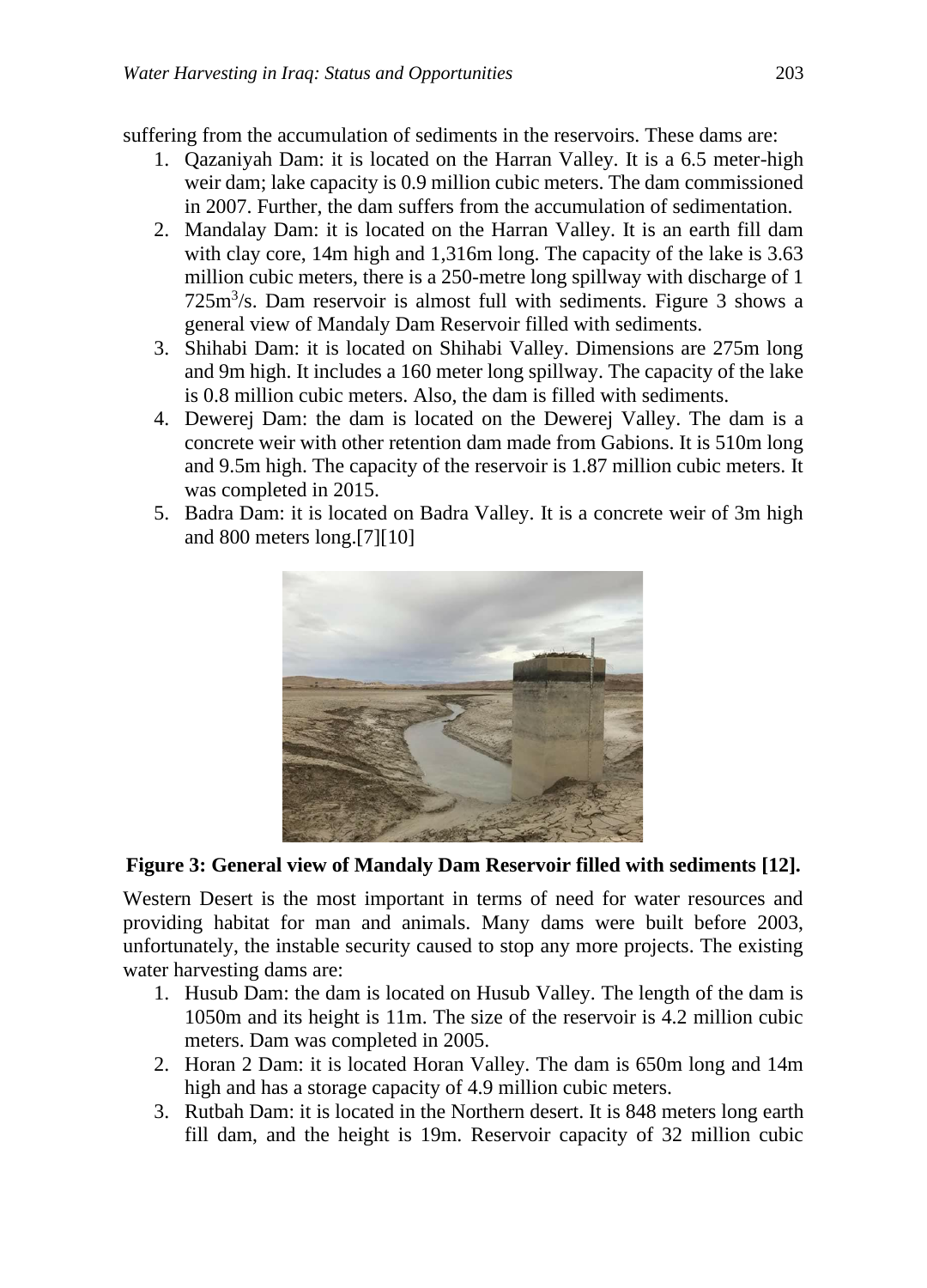meters. The dam was completed in 1981.

- 4. Al-Ubailah Dam: It is a 500 meter long earth fill dam; the height is 11.5m. Reservoir storage capacity of 4 million cubic meters. It was completed in 1973.
- 5. Al-Aghri Dam: It is a 525 meter long earth fill dam, the height is 11m. Reservoir capacity is 6 million cubic meters. The dam completed in 1974.
- 6. Hussainiyah Dam: It is a 512 meter long earth fill dam; height is 13.25m. The dam has a storage capacity of 6 million cubic meters. The dam completed in 1976.
- 7. Shibaijah Dam: It is a 720 meter long earth fill dam; height is 10.5m. The storage capacity of 8 million cubic meters. It was completed in 1977.
- 8. Rahaliyah Dam: It is a 440 meter long earth fill dam; height is 13m. Dam storage capacity is 4 million cubic meters. It was completed in 1982.
- 9. Um Al-Tarfat Dam: It is a 990 meter long earth fill dam; height is 11.6m. The storage capacity is 7 million cubic meters. Dam was completed in 1982.
- 10. Surry Dam: It is a 570 meter long earth fill dam; height is 5m. The dam has a storage capacity of 0.3 million cubic meters. Dam was completed in 1976.
- 11. Abyadh Dam: It is a 448 meter long earth fill dam; height is 20m. Dam capacity is 25 million cubic meters. It was completed in 2002 [7][10].

#### **3.2 Natural Water Harvesting Ponds**

Several natural formations of water harvesting are in the deserts of Iraq, these formations were naturally evolved, most of these were named after local nomenclatures. These formations are:

- 1. Khabari: these are natural depressions, where some of them are with clay bed, and could store the collected water for 1-2 months. There are 73 Khabari are in Northern Desert and 22 in Southern Desert.
- 2. Ghidran: small natural depressions of dimensions from 10 to 500m, and depth from 1 to 5m, these are formed as trenches inside valleys.
- 3. Thighab: like Ghidran but smaller, and formed inside shade.
- 4. Chaltat: small ponds where water collected from the surrounding hills. The total number of Ghidran, Thighab and Chaltat in Northern Desert is 77, and in Southern Desert is 57.
- 5. Water Springs: some water springs are in Jazeera Desert, near Tharthar Valley, but it's not suitable for drinking, used only for agriculture. In Western Desert, there is what is so called springs line which extends for about 500km in both Northern and Southern deserts. Springs line start from Kubaisa then Rahalia, Ayn Tamr, Khan Al-Rahba, Ameid and reach to the west of Ur of about 50km. The quality of water is acceptable in the northern parts, but it's deteriorating after in the middle and southern parts. An Irrigation projects was developed in Ayn Tamr to irrigate 14.8 thousand donums. 5.3km earth canals were linked with 4 springs. Also, 7 drains were excavated with total length of 24.26km to cover the project. Figure 4 shows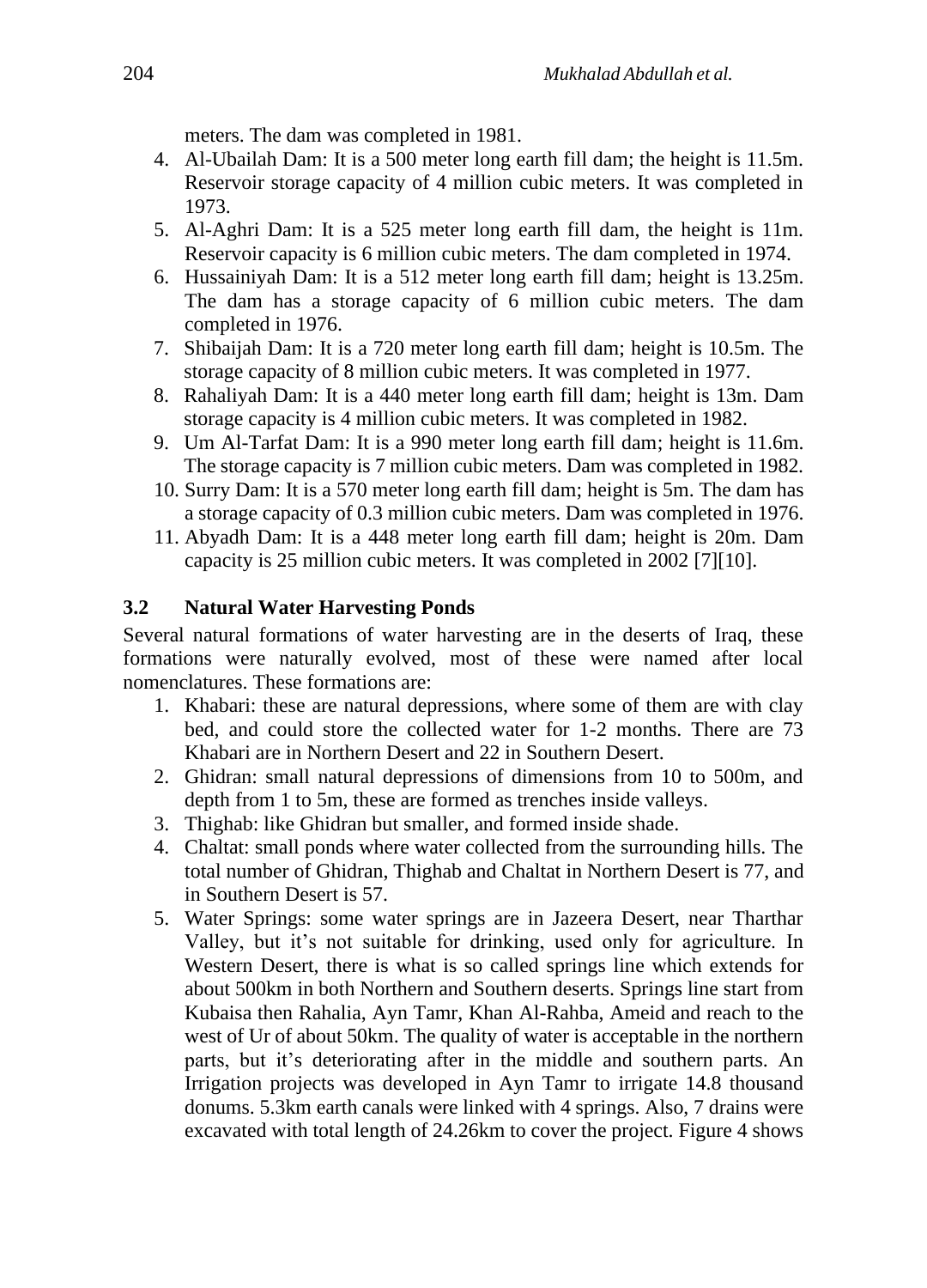a view of a spring in Ayn Tamr.

6. Faidhat: natural wide ponds on the path of valleys or at the end of valleys. Water is spreading in Faidhat, the soil of it is loamy soil, these utilized for agriculture. The well-known Faidhat in Northern Desert are (Massad, Sahban, Sanba'a, Ga'ar, Hammir) and in Southern Desert are (Battin, Wagsa, Theib, Gulaib, Urdhumma, Hazma) [4][13].



**Figure 4: A spring in Ayn Tamr [12].**

# **4. Water Harvesting in Low Folded Zone**

Hemrin Hills among the most intensively eroded areas in Iraq [1]. Also, the area faced slopes collapse due to sever erosion. Slopes lower parts are exposed to differential erosion. This caused the collapse of upper parts. On another hand, weathering play role in collapses [14]. Regardless of that, no initiatives were made to stop the erosion. Certainly, the development of micro water harvesting and soil conservation techniques will reduce sediment accumulation in Hemrin Dam or Adheim Dam, as well as retain soils and enlarge green area in the country.

# **5. Water Harvesting in Jazeera Desert**

Jazeera desert surrounded from the south by Euphrates River, from the East by Tharthar Lake and Tharthar Valley, from the north by Mountains of Sinjar and Sheikh Ibrahim, and from the West by the Syrian-Iraqi borders.

Water quality of wells in the area almost not suitable for agriculture, it's affected by the gypsum layers beneath. TDS varies between 3000-1000p.p.m [4]. Hence, ground water recharge is not suitable in this area. Among the possible, solutions are adopting water spreading techniques to water the top soils or reduce reservoirs bed infiltration rate to reduce the seepage.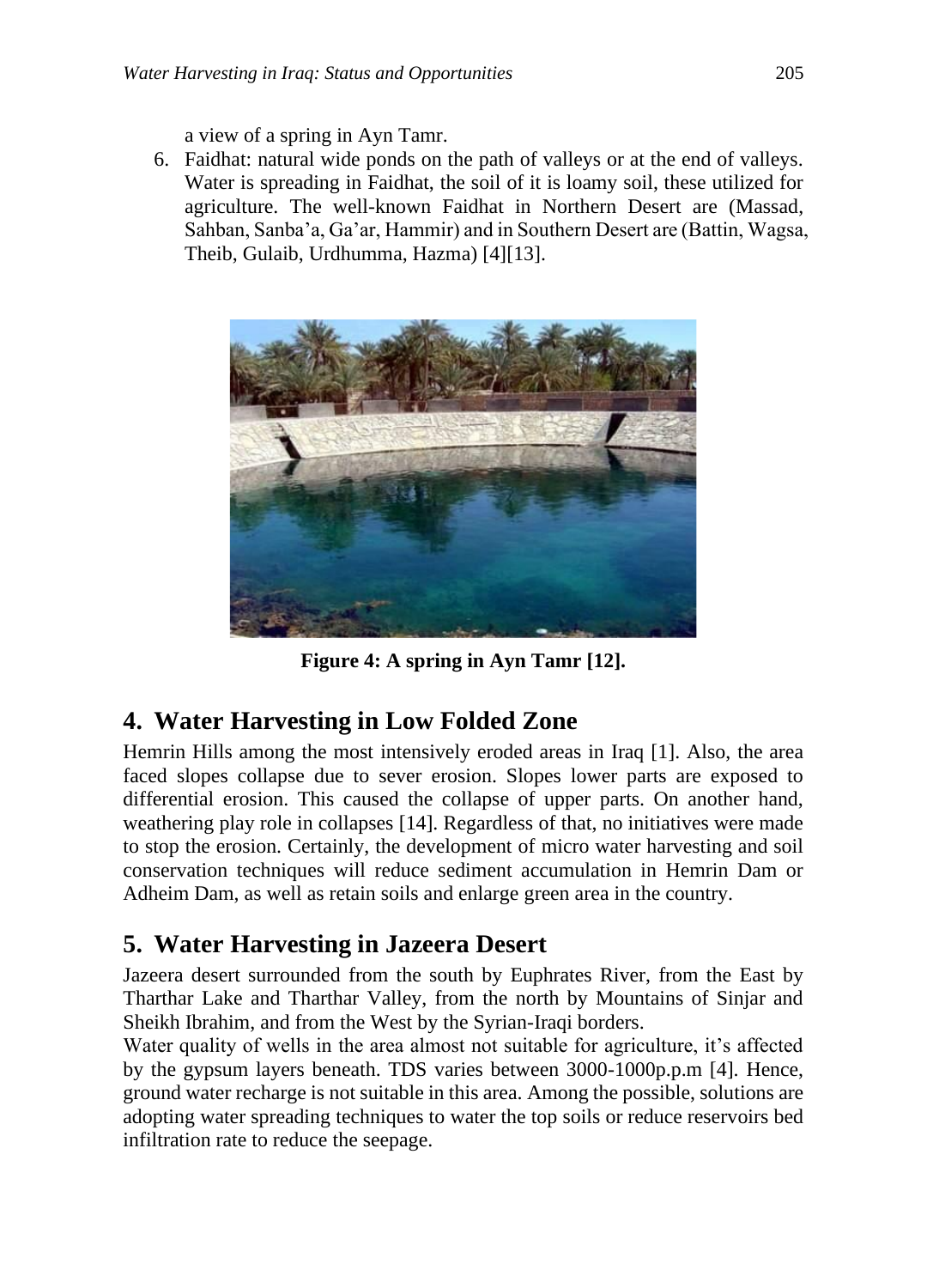Some studies interested in developing the Northern parts of Jazeera Desert, as well Tharthar Valley. Tharthar Lake water qualities are considered low due to evaporation and bed layers solution [15], [16]. So, the utilization of the flow in surrounding valleys before entering the lake will protect fresh water from salinity effects. The estimated water income in Tharthar Valley near Hatra during the rainy season of 2012 and 2013 was around 141 million cubic meters. Figure 5 shows the catchment area of Tharthar Valley upstream of Hatra.

Sinjar area was also studied by researchers. The average annual rainfall in Sinjar is 320mm [17]. Analysis for 20 years of the period (1990-2009) revealed that for a selected 6 basins in the north of Sinjar Mountain with total area of  $614.19 \text{km}^2$ , the annual harvested water varied between 0.6 to 42.4 million cubic meters. While, for the same period and for other 4 selected basins in the eastern of Sinjar Mountain with total area of  $435.14 \text{km}^2$ , the annual harvested water varied between 0.11 to 28.11 million cubic meters [18], [19]. Researches highly recommended to utilize the surrounding basins of Sinjar Mountains for complementary irrigation of wheat as it had been showed promising results [20].



**Figure 5: Catchment area of Tharthar Valley upstream Hatra [21].**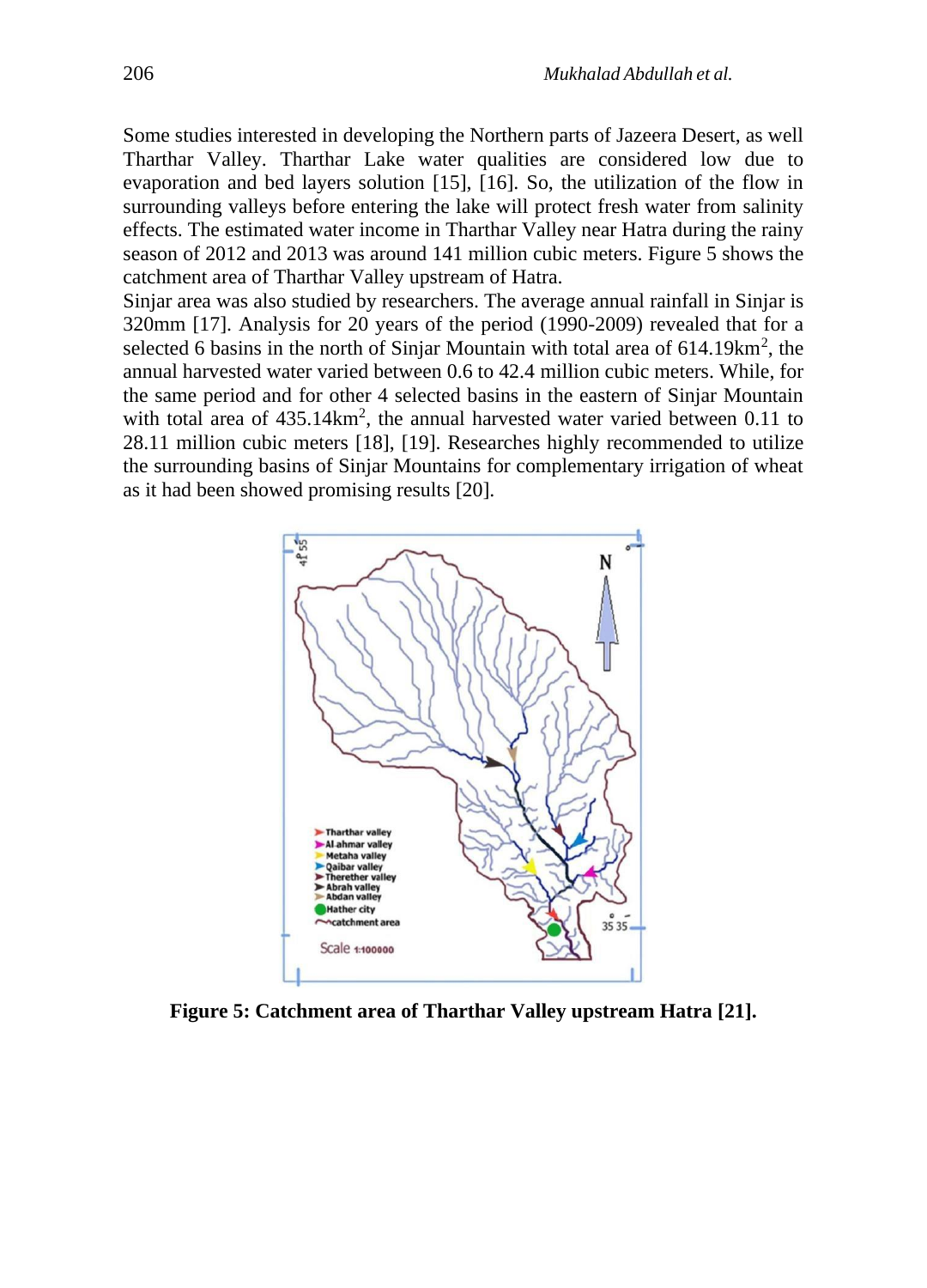#### **6. Water Harvesting in Western Desert**

As mentioned, Western Desert is administratively portioned into Northern Desert and Southern Desert. Physically, there are many distinguishing features in the vast area of about 177.5km<sup>2</sup>.

Main valleys in Northern Desert are Sawab, Walij, Hawran, Huzzaimi, Ghadaf, Tebil, Abyadh, A'ra'ar, Hammir and Al-Hur. While the main valleys in Southern Desert are Sedair, Husub, Huweimi, Awja, Igrewi, Gharabiya, Kura', Ghanimi, Khour Ghunaim, Bsaia, Batin and Rahalt Al-Boosh [4]. Figure 6 shows some of the main valleys in Western Desert.



**Figure 6: Main valleys in Western Desert[22].**



**Figure 7: Main drainage basins in Northern Desert [23].**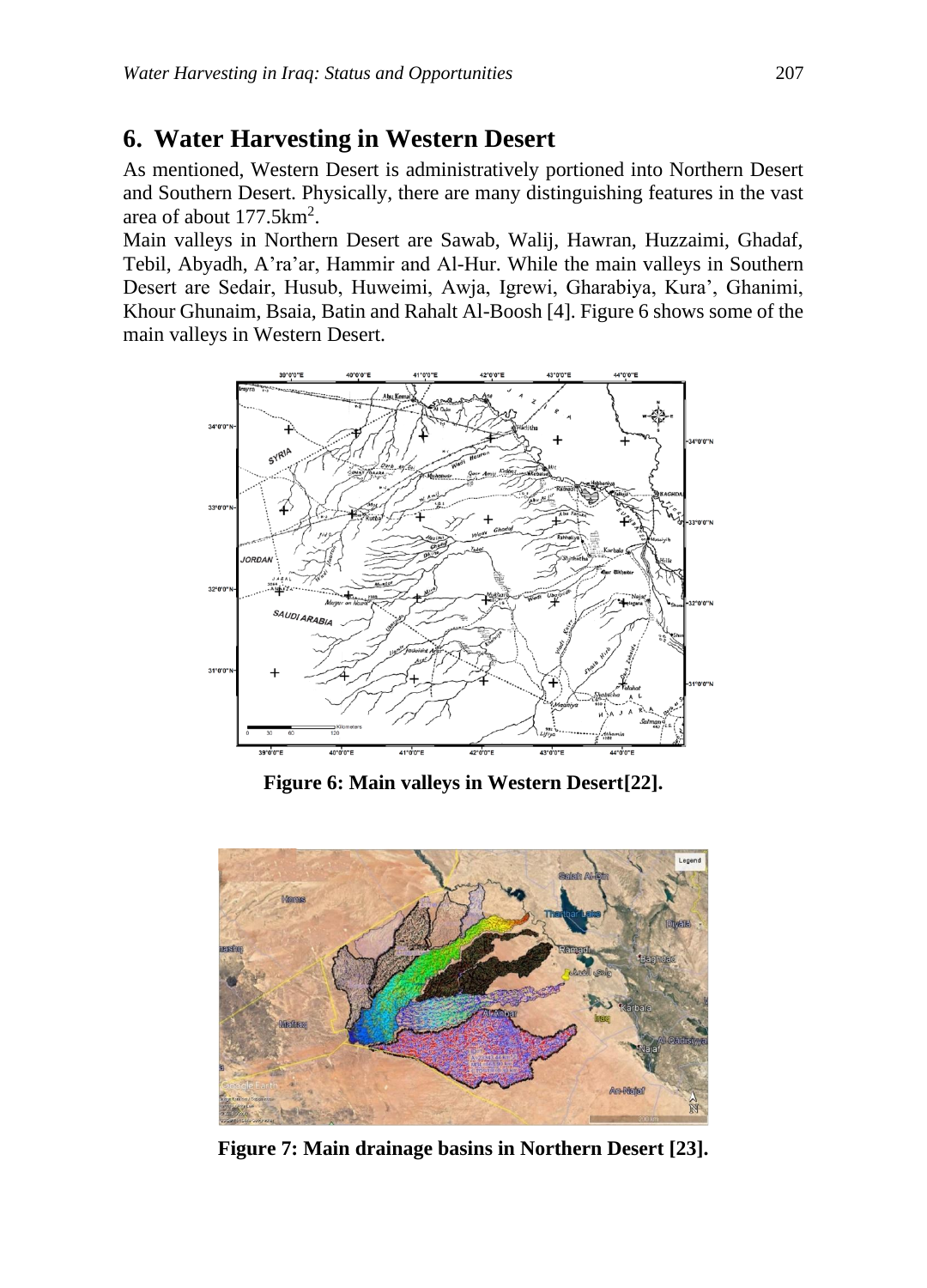Contrary to Jazeera Desert, Western Desert is more suitable for groundwater recharge. Renewable and non-renewable resources are existing in the major formations. The main formations in Western Desert are: Dibdibba, Euphrates, Dammam, Umm Er Radhumma, Tayarat, Hartha, Rutba, Gaara [24]. Quality of water varies in different aquifers and different depths, but there are many opportunities to use the renewable resources for agriculture. Some farmers who lived near main cities are using today pivot sprinklers to cultivate some crops. Figure 8 below shows the extension of Umm Er Radhumma aquifer and TDS distribution.



**Figure 8: Extensions of Umm Er Radhumma aquifer and TDS distribution [24].**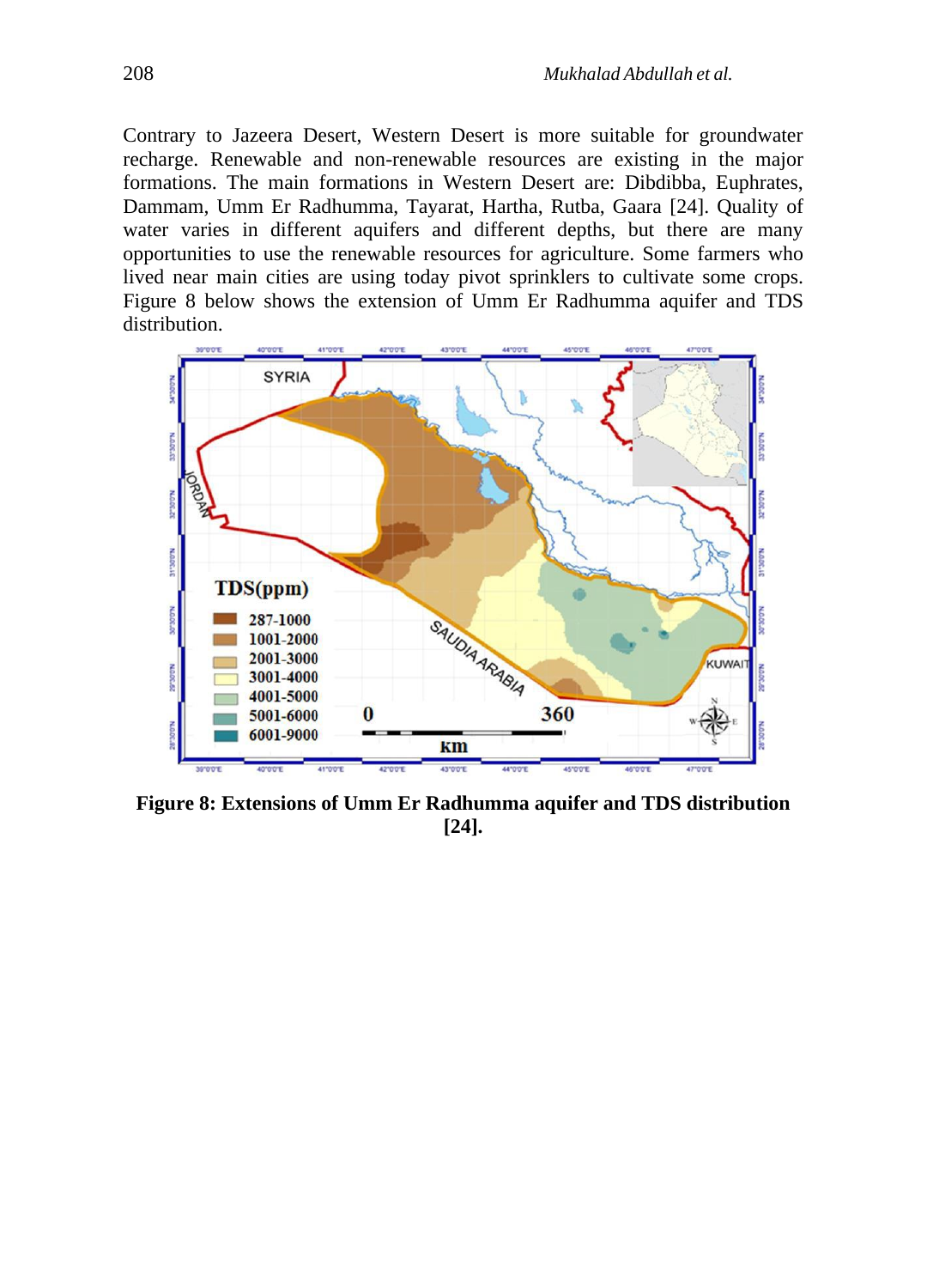### **7. Discussion**

Water harvesting in Iraq is of a limited extent in the exploitation of the available capacity or adapting the applicable technologies. Many small dams had been built in high folded and low folded zones, especially after 2003; many questions were raised about the effect of these dams on water balance of large dams on Tigris River tributaries. The major issue in these zones is the conservation of soil; remedies may include terraces, check dams, water spreading systems, and drainage improvement. Fine-tuning of dam selections in this area is of vital importance.

Eastern Valleys is another important point of interest; the experience with the existing dams was made useful lessons. Building new water harvesting dams will be risked by sediments accumulation, even the underground dams may confront the same risk, where the fine sediments may clog the pervious layers. There is a high value of uncertainty regarding Eastern Valleys, no enough field data, no enough discharge measurements on valleys, and most of the predictions are based on geodatabase and computer analysis. This can be mirrored to Jazeera and Western Desert also. It's easily to say that more data are required, and may be the water spreading systems and temporary dams, inflatable dam, are good alternatives.

Jazeera Desert is one of the areas that lack security. This is also applying to Western Desert. The main feature of Jazeera is Tharthar Lake; many of valleys are discharging into the lake. Groundwater quality affected by gypsum layers, hence, spreading water on the top soil is possible and other possible solutions could be greenhouses roof rain water harvesting.

Western Desert water harvesting is not only important to enhance water resources, but it's important also to improve environment, habitat, and reduces dust storms. One of the successful examples of an area with many similarities which is water harvesting experience in Jordan. Jordan receives average annual precipitation of 100mm/year; it's classified as one of the most water poor countries. Many water harvesting applications had been adopted in Jordan. 56% of the country irrigation depending on wells, other majorly depending on the project of King Abdullah Canal. In 2013, there was 250 water harvesting projects and other 112 projects ongoing or planned. The largest capacity of water harvesting in Jordan are in the North-Eastern parts, near Iraq Northern Desert, it's about 67% of water harvesting production in Jordan. According to data of 2013, the outcomes from water harvesting in Jordan were 110.75 million cubic meters [8]. Figure 9 shows water harvesting structures distribution in Jordan.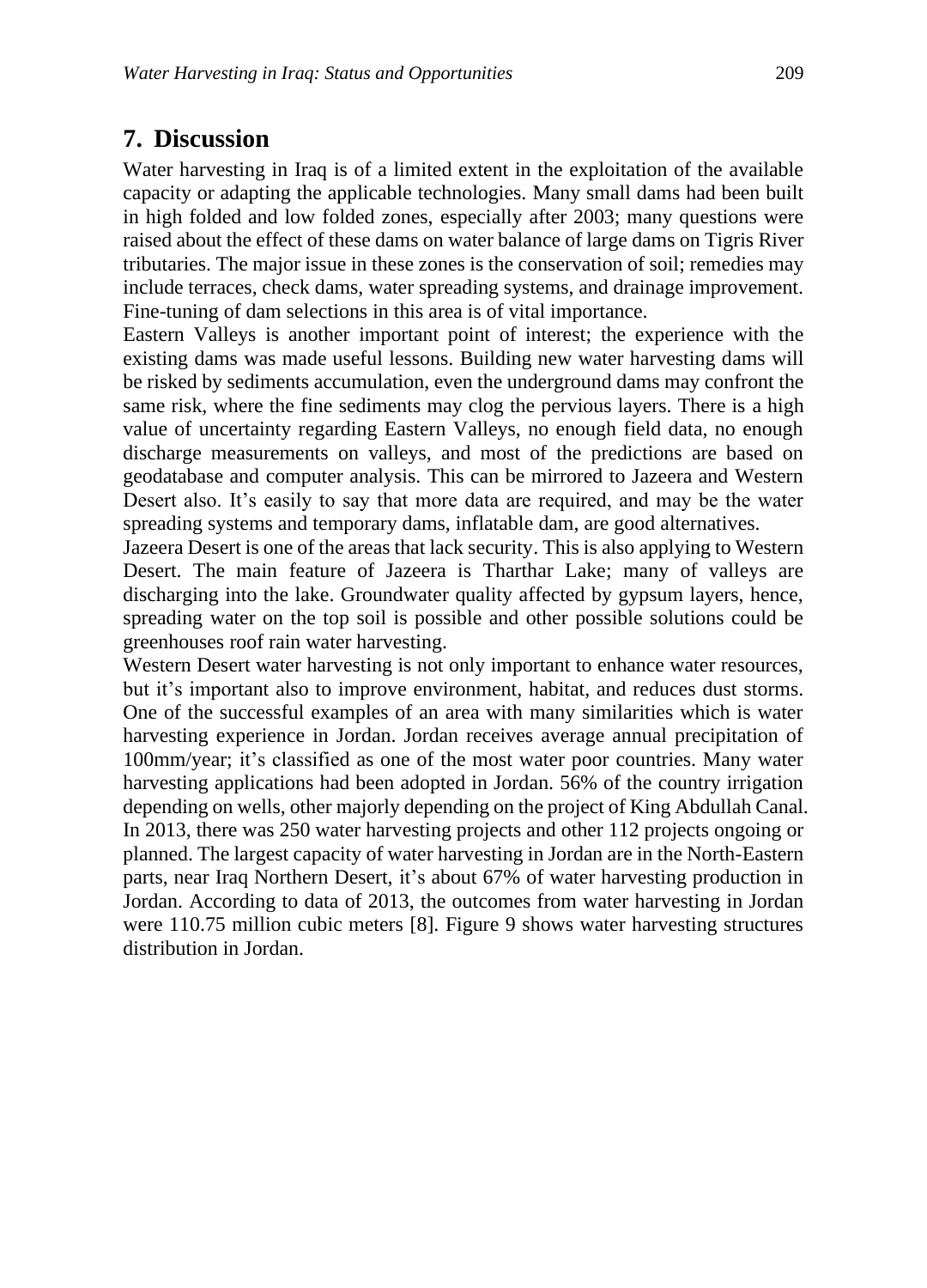

**Figure 9: Water harvesting structures distribution in Jordan [8].**

Finally, it's worth mentioning that no specialized institutes are assigned to exploit desert and rural areas or examine water harvesting alternatives, as it was in 1970s. Although, efforts made by researchers, but, the lack of field measurements and experiments is one of the most important obstacles.

## **8. Conclusions**

The average annual rainfall in the Middle East and North Africa does not exceed 166mm/year and for this reason, this area is considered as an arid to a semi-arid region. Iraq is located within the northern part of the Middle East, and it was considered as an exception due to the presence of the Tigris and Euphrates Rivers until the seventies [25], [43]. It is noteworthy to mention that Iraq is the lowest country in the catchment of the two rivers. After the seventies, the flow of the two main rivers started to decrease due to building of dams within the upper parts of the catchments of the two main rivers and their tributaries [25], [43] and the effect of climate change [44], [72]. For these reasons, Iraq is suffering from water shortage problems. To overcome this problem or minimize its effect, water harvesting techniques can be used. Number of research work to see the validity of such technique was conducted [73], [91]. The results obtained from the existing water harvesting schemes and mathematical models indicate that large quantities of water can be harvested. It is believed that excess water harvested can be artificially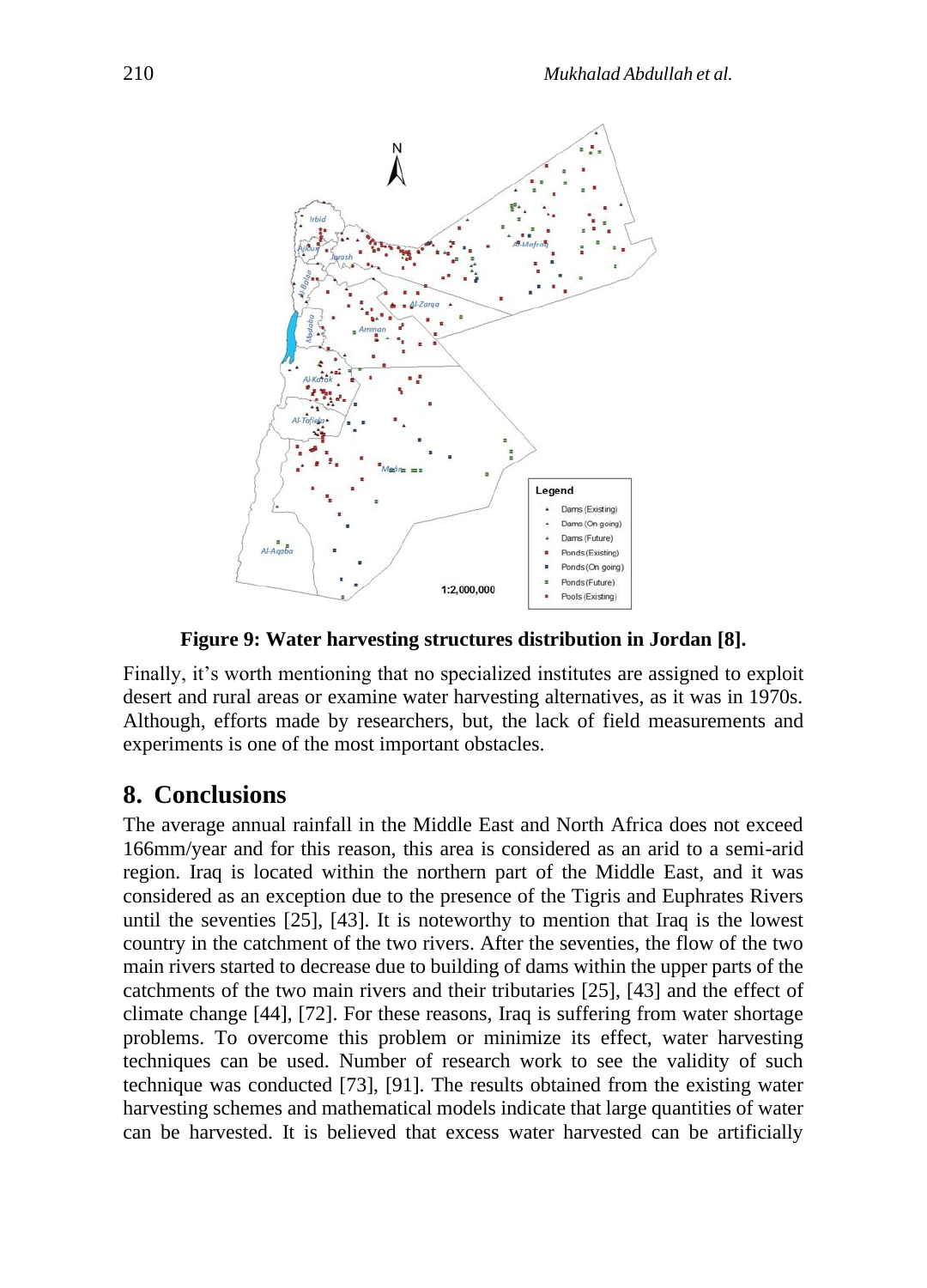charged to groundwater aquifers and be used later when required. This requires prudent water resources management planning and implementation.

#### **References**

- [1] P. Buringh (1960). Soils and Soil Conditions in Iraq.
- [2] K. A. Rahi and Z. N. Abudi (2005). Rainwater Harvesting Techniques Applied to Some Iraqi Zones. J. Eng. Dev., Vol. 9, no. 2, pp. 82–90, 2005.
- [3] FAO (2009). Irrigation in the Middle East region in figures AQUASTAT Survey 2008.
- [4] Ministry of Planning (1988). Development of Desert Areas.
- [5] Sissakian, V. K. and Jab'bar, A. M. F. Classification of the Alluvial Fans in Iraq. Iraqi Bull. Geol. Min., vol. 10, no. 3, pp. 43–67, 2014.
- [6] Kamel, A. and Mohammed, A. (2010). Determination of water harvesting regions in Iraqi western desert using GIS system. Iraqi J. Desert Stud., Vol. 2, No. 2, pp. 33–42, 2010.
- [7] Al-Simawi, H. (2008). Encyclopedia of Dams in Iraq.
- [8] FAO (2016). Assessment of the water harvesting sector in Jordan. Final report.
- [9] Al-Ansari, N.A. (2015). Management of Water Resources in Iraq : Perspectives and Prognoses Engineering.
- [10] Abdullah, M., Al-Ansari, N. A. and J. Laue (2019). Water Resources Projects in Iraq : Medium and Small Storage Dams, no. January.
- [11] Abdullah, A.A.A. (2012). Mutual Border Rivers between Iraq and Iran and their Impact on Agri-lands and Water Security. Univ. Tikrit J. Sci., vol. 20, no. 1.
- [12] Ministry of Water Resources (2019). Ministry of Water Resources Official Page on Facebook. [Online]. Available: https://www.facebook.com/waterresources2/. [Accessed: 14-Jun-2019].
- [13] Al-Simawi, H. (2010). Irrigation and Drainage Project in Iraq.
- [14] Abood, M. R., Hussain, A. I. and Ali,J. M. (2013). Study of rock slope stability of formation outcrops in Hamrin Anticline /NE Tikrit. Iraqi J. Science, Vol. 54, No. 4, pp. 1115–1128.
- [15] Al-Ta'i, M. (2015). Effect of Influent Point of Atharthar Lake on the Distribution of Water Quality, Baghdad.
- [16] D. G. of Industry (1957). Tharthar Salinity, a Report Submitted to Development Board.
- [17] Al-Ansari, N. A., Ezz-aldeen, M., Knutsson, S. and Zakaria, S. (2013). Water Harvesting and Reservoir Optimization in Selected Areas of South Sinjar Mountain , Iraq. J. Hydrol. Eng., December, pp. 1607–1616, doi: 10.1061/(ASCE)HE.1943-5584.0000712.
- [18] Mountain, S., Zakaria, S. and Al-Ansari, N. A. (2012). Rain Water Harvesting and Supplemental Irrigation at Northern. J. Purity, Vol. 1, No. 3, pp. 121–141.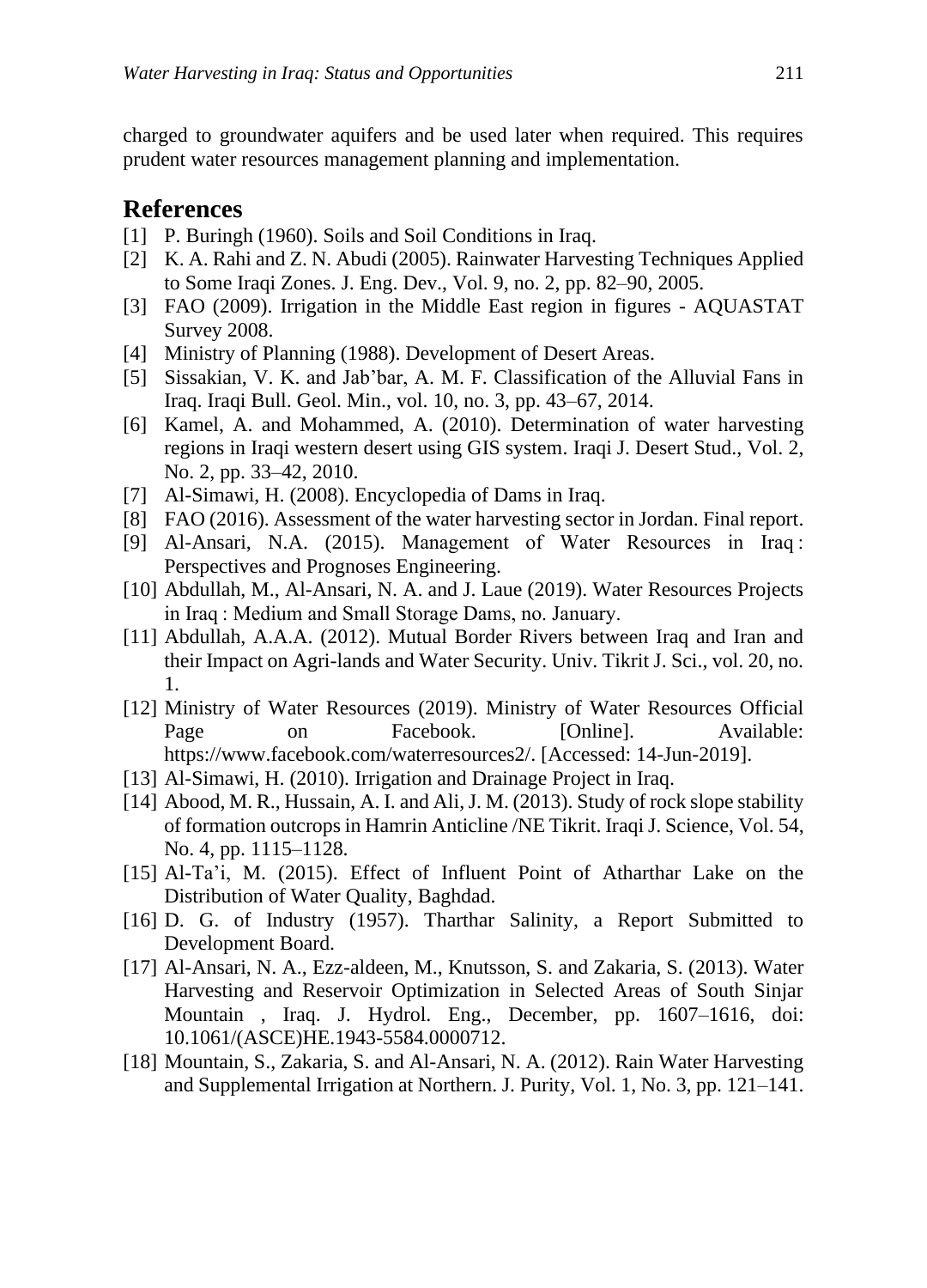- [19] Zakaria, S., Al-Ansari, N. A., Ezz-aldeen, M. and S. Knutsson (2012). Rain water harvesting at eastern sinjar mountain , Iraq. Geosci. Res., Vol. 3, No. 2, pp. 100–108.
- [20] Zakaria, S., Al-Ansari, N. A. and Knutsson, S. (2013). Wheat yield scenarios for rainwater harvesting at Northern Sinjar Mountain, Iraq. Nat. Sci., Vol. 05, No. 10, pp. 1057–1068, doi: 10.4236/ns.2013.510130.
- [21] Saleh, S. A., Abdulrahman, O. R. and Salih, A. M. (2017). Innovated Method to Estimate the Water Income in the Section of Tharthar Valley near the Site of Hatra Proposed Dam. Vol. 22, No. 6, pp. 88–102.
- [22] Al-muqdadi, S. W. (2012). Groundwater investigation and modeling western desert of Iraq.
- [23] Sulaiman, S. O., Kamel, A. H., Sayl, K. N. and Alfadhel, M. Y. (2019). Water resources management and sustainability over the Western desert of Iraq. Environ. Earth Sci., vol. 78, no. 16, pp. 1–15, doi: 10.1007/s12665-019-8510 y.
- [24] Aljawad, S., Al-Ansari, N.A., Adamo, N., Sissakian, V. K., Laue, J. and Knutsson, S. (2018). Groundwater Quality and Their Uses in Iraq. Journal of Earth Sciences and Geotechnical Enineering., Vol. 8, No. 3, pp. 123-144.
- [25] Al-Ansari, N.A. (2019). Climate Change in Arid and Semi-Arid Regions with special reference to Iraq. Vaasa Climate Change Conference & Networking Forum 2019, 26-28.9.2019, Vaasa, Finland.
- [26] Al-Ansari, N.A., Adamo, N., Sissakian, V.K. (2019). Hydrological Characteristics of the Tigris and Euphrates Rivers. Journal of Earth Sciences and Geotechnical Engineering, Vol. 9, No. 4, pp. 1-26.
- [27] Al-Ansari, N.A., Adamo N., Sissakian, V.K (2019). Water shortages and its environmental consequences within Tigris and Euphrates Rivers. Journal of Earth Sciences and Geotechnical Engineering, Vol. 9, No. 4, pp. 27-56.
- [28] Al-Ansari, N.A., Jawad, S., Adamo N., Sissakian, V.K. (2019). Water Quality and its Environmental Implications within Tigris and Euphrates Rivers. Journal of Earth Sciences and Geotechnical Engineering, Vol. 9, No. 4, 57-108.
- [29] Al-Ansari, N.A. (2019). Agricultural Activities and Hydropolitics of the Tigris and Euphrates Rivers. Conference on the Development of Agricultural Sector in Iraq: problems and Solutions, 29th June, 2019, London. Organized by the Iraqi Association of Iraqi Academics UK at the Polish Social and Cultural Association, London, UK.
- [30] Al-Ansari, N.A. (2019). Water politics of the Tigris and Euphrates Basins, Middle East Water Forum Publications,<https://www.mewf.de/> (in Arabic).
- [31] Al-Ansari, N.A. (2019). Hydro Geopolitics of the Tigris and Euphrates, In Recent Researches in Earth and Environmental Sciences Part of the Springer Proceedings in Earth and Environmental Sciences book series (SPEES), pp.35– 70.
- [32] Al-Ansari, N.A. (2019). Variation of Water Quality of the Tigris and Euphrates Rivers, Anbar University conference on Upper Euphrates Basin Development. 18-20 March, Haditha, Iraq.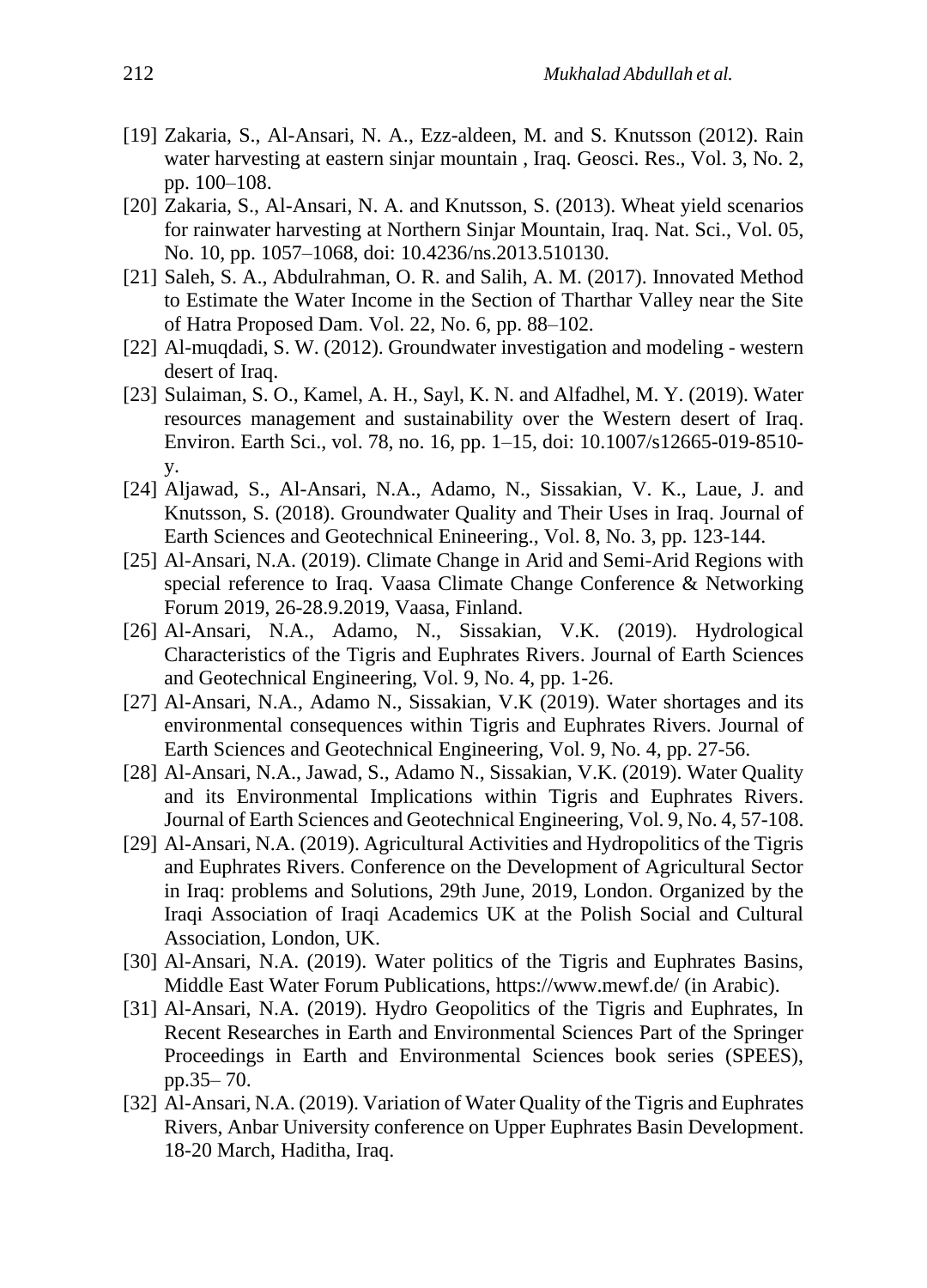- [33] Al-Ansari, N.A. (2018). Present problems of water resources in Iraq and possible solutions. Workshop on the risks of water crisis in Iraq and its causes and possible solutions. Organized by Iraqi Ministry of Planning, 10-11 November, 2018, Baghdad, Iraq.
- [34] Al-Ansari, N.A. (2018). Problems of Water Resources in Iraq, Water Scarcity in Iraq, Towards Sustainable Water Resources Management in Iraq. Workshop organized by Al Kindi Society of Engineers, Chartered Institution of Water and Environmental Management, London 31st June.
- [35] Al-Ansari, N.A. (2018). Water Resources problems in Iraq, Desertification and Water Scarcity in Iraq: Effects and Solutions conference. 1st July 2018, London. Conference organized by The Association of Iraqi Academics, UK.
- [36] Al-Ansari, N.A. (2018). The Risks of Iraq's Water Crisis: Causes and Treatment (in Arabic). Aljazeera Centre of Studies, Reports section. Available at: http://studies.aljazeera.net/ar/reports/2018/05/180528080122682.html
- [37] Al-Ansari, N.A., Adamo, N., Sissakian, V. K., Knutsson, S. and Laue, J. (2018). Geopolitics of the Tigris and Euphrates Basins. Journal of Earth Sciences and Geotechnical Engineering, Vol. 8, No. 3, 187-222.
- [38] Al-Ansari, N.A., Adamo, N., Sissakian, V.K., Knutsson, S. and Laue, J. (2018). Water Resources of the Euphrates River Catchment. Journal of Earth Sciences and Geotechnical Engineering, Vol. 8, No. 3,1-20.
- [39] Al-Ansari, N.A., Adamo, N., Sissakian, V. K., Knutsson, S. and Laue, J. (2018). Water Resources of the Tigris River Catchment. Journal of Earth Sciences and Geotechnical Engineering, Vol. 8, No. 3, 21- 42.
- [40] Al-Ansari, N.A. (2016). Hydropolitics of the Tigris and Euphrates Basins. Journal of Earth Sciences and Geotechnical Engineering, Vol. 8, No. 3, 187- 222.
- [41] Al-Ansari, N.A., Ali, A. and Knutsson, S. (2014). Present conditions and Future Challenges of Water Resources Problems in Iraq. J. Water Resources and Protection, Vol.6, No. 12, 1066-1098.
- [42] Al-Ansari, N.A., Knutsson, S. and Ali, A. (2012). Restoring the Garden of Eden, Iraq. Journal of Earth Sciences and Geotechnical Engineering, Vol. 2, No. 1, 53-88.
- [43] Al-Ansari, N.A. and Knutsson, S. (2011). Toward Prudent management of Water Resources in Iraq, J. Advanced Science and Engineering Research, Vol. 1, 53-67.
- [44] Al-Ansari, N.A. and Knutsson, S. (2011). Possibilities of restoring the Iraqi Marshes known as the Garden of Eden. Water and Climate Change in the MENA-Region. International Conference, Germany, 28-29 April, 2011.
- [45] Al-Ansari, N.A., Abdellatif, M., Ali, S. and Knutsson, S. (2014). Long Term Effect of Climate Change on Rainfall in Northwest Iraq. Central European Journal of Engineering, Vol. 4, No. 3, 250-263.
- [46] Al-Ansari, N.A., Abdellatif, M., Ezeelden, M., Ali, S. and Knutsson, S. (2014). Climate Change and Future Long Term Trends of Rainfall at North-eastern Part of Iraq J. Civil Engineering and Architecture, Vol. 8, 66, 790-805.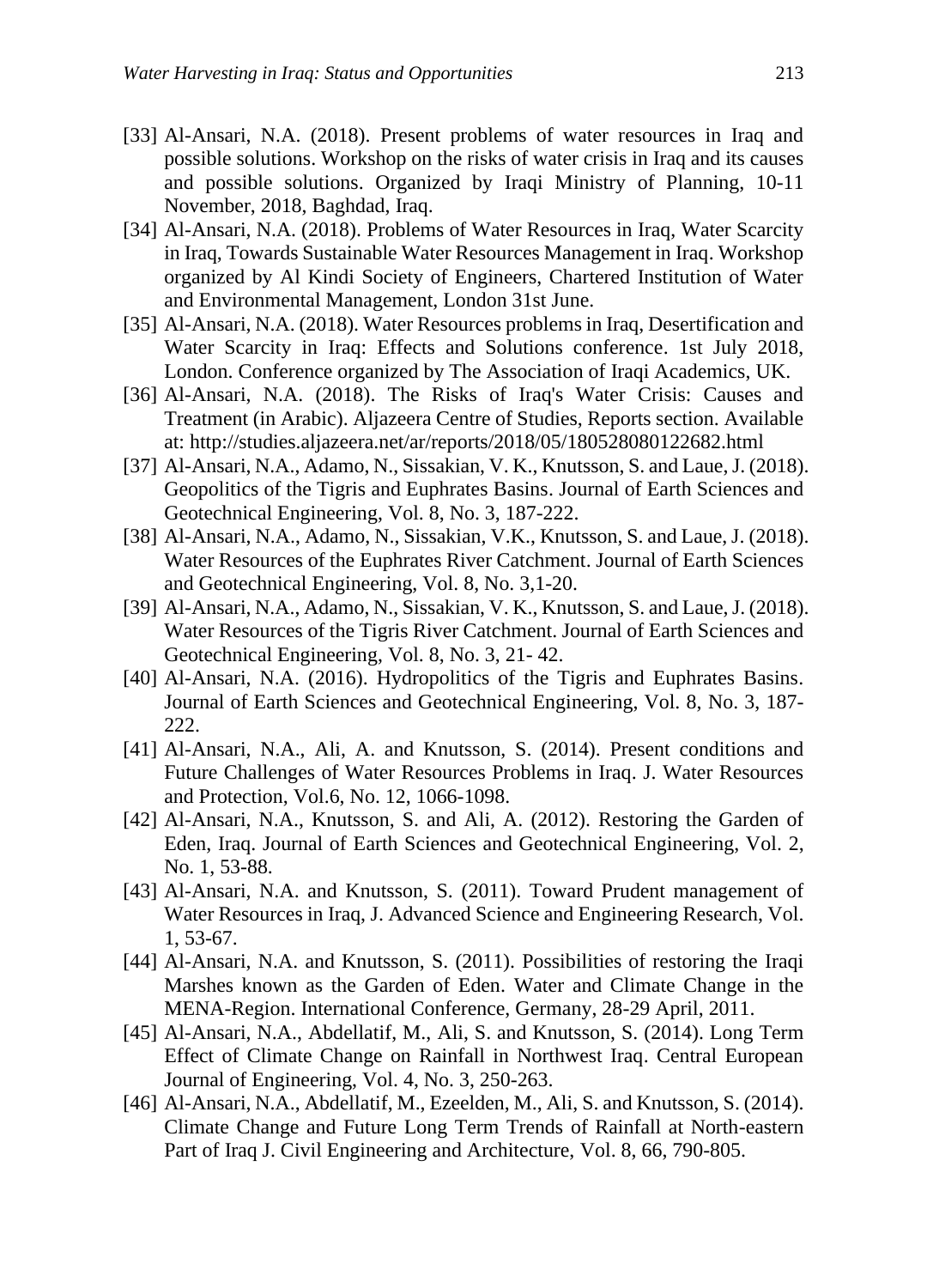- [47] Abbas, N., Wisimi, S. and Al-Ansari, N.A. (2016). Model-Based Assessment of Climate Change Impact on Issac River Catchment, Queensland, Engineering, V. 8, No. 7, 460-470.
- [48] Abbas, N., Wasim, S.A. and Al-Ansari, N.A. (2016). Assessment of climate change impacts on water resources of Khabour in Kurdistan. Iraq, J. Environmental Hydrology, V. 24, paper 10, 1-21.
- [49] Abbas, N., Wasim, S.A. and Al-Ansari, N.A. (2016). Assessment of climate change impacts on water resources of Lesser Zab, Kurdistan. Iraq, J. Engineering, V. 8, 10, 697-715.
- [50] Abbas, N., Wasim, S.A. and Al-Ansari, N.A. (2016). Assessment of climate change impacts on water resources of Al-Adhaim. Iraq. J. Engineering, V. 8, 10, 716-732.
- [51] Abbas, N., Wasim, S.A. and Al-Ansari, N.A. (2016). Impacts of Climate Change on Water Resources in Diyala River Basin. Iraq. J. Civil Engineering and Architecture, V.10, 10, 1059-1074.
- [52] Abbas, N., Wasimi, S. and Al-Ansari, N.A. (2016). Climate Change Impacts on Water Resources of Greater Zab River. Iraq. J. Civil Engineering and Architecture, V. 10, 12, 1384-1402.
- [53] Osman Y., Abdellatif, M., Al-Ansari, N.A., Knutsson, S. and Aljawad, S.B. (2017). Climate Change and Future Precipitation in Arid Environment of Middle East: Case study of Iraq. J. Environmental Hydrology, V. 25, paper 3, 1-18.
- [54] Abbas N., Wasimi S.A. and Al-Ansari, N.A. (2017). Impacts of Climate Change on Water Resources of Greater Zab and Lesser Zab Basins, Iraq, Using Soil and Water Assessment Tool Model. International J. of Environmental, Chemical, Ecological, Geological and Geophysical Engineering, 11, 10, 808- 814.
- [55] Osman, Y, Al-Ansari, N.A. and Abdellatif, M. (2017). Climate Change Model as a Decision Support Tool for Water Resources Management: A case Study of Greater Zab River. J. Water and Climate change, V. 8, 8, 1-14. [https://doi.org/10.2166/wcc.2017.083.](https://doi.org/10.2166/wcc.2017.083)
- [56] Adamo, N., Al-Ansari, N.A., Sissakian, V., Knutsson, S. and Laue, J. (2018). Climate Change: Consequences on Iraq's Environment. Journal of Earth Sciences and Geotechnical Engineering, Vol. 8, No. 3, 43-58.
- [57] Adamo, N., Al-Ansari, N.A., Sissakian, V., Knutsson, S. and Laue, J. (2018). Climate Change: The Uncertain Future of Tigris River Tributaries' Basins. Journal of Earth Sciences and Geotechnical Engineering, Vol. 8, No. 3, 75-93.
- [58] Adamo, N., Al-Ansari, N.A., Sissakian, V., Knutsson, S. and Laue, J. (2018). The Future of the Tigris and Euphrates Water Resources in view of Climate Change. Journal of Earth Sciences and Geotechnical Engineering, Vol. 8, No. 3, 59-74.
- [59] Abbas, N., Wsaimi, S., Al-Ansari, N.A. and Sultana, N. (2018). Water Resources Problems of Iraq: Climate Change Adaptation and Mitigation. J. Environmental Hydrology, V. 26, Paper 6, 1-11.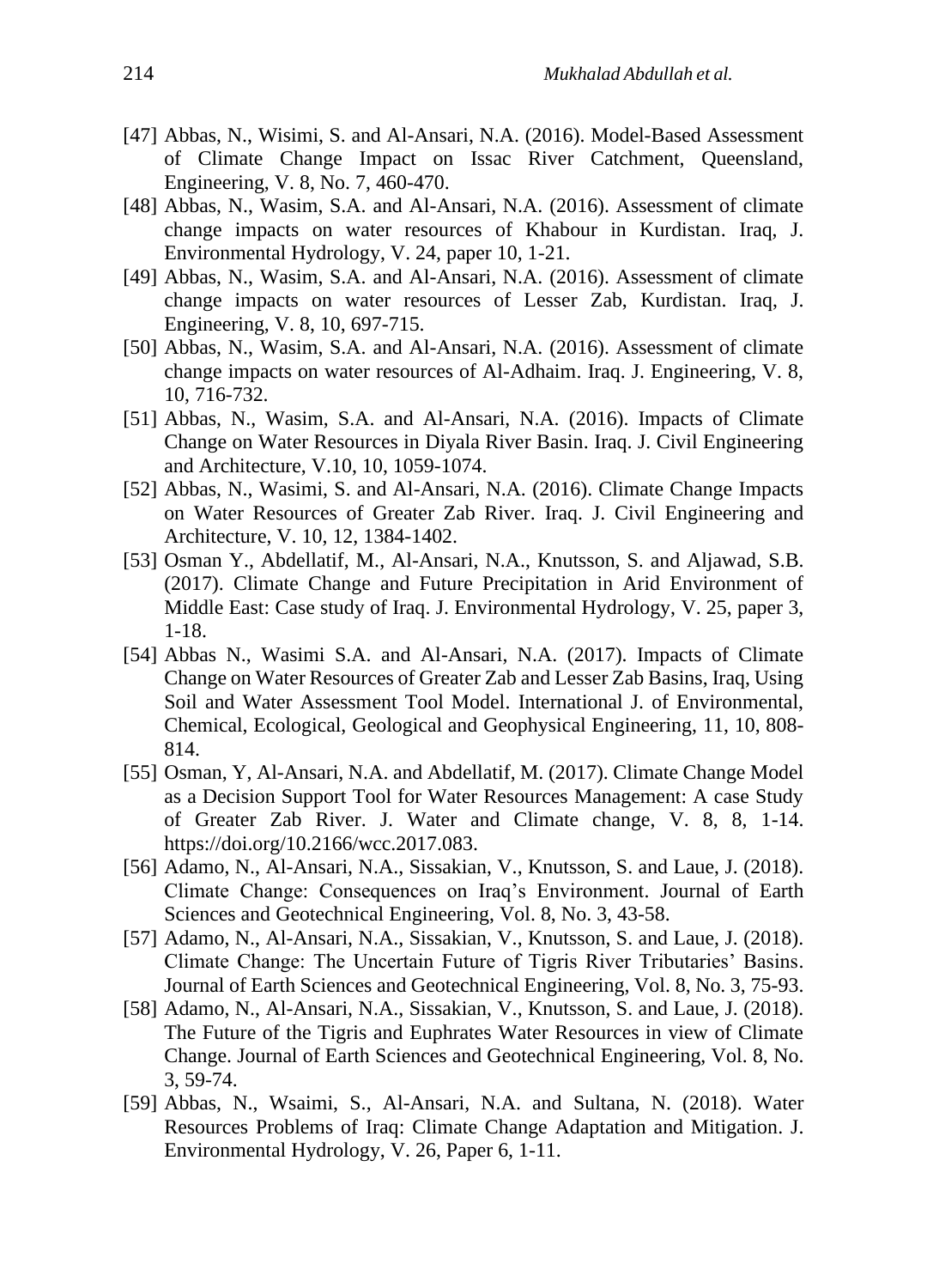- [60] Adamo, N. and Al-Ansari, N.A. (2018). Climate Change and its effect on Iraq, Water Scarcity in Iraq: Reality and Future Challenges. Conference organized by the Iraqi Forum for Intellectuals and Academics, 16-17 August, Istanbul, Turkey.
- [61] Adamo, N. and Al-Ansari, N. (2018). Climate Change and its Implications on Iraq: A review. International conference on Earth Science and Climate Change, 6-7 September, Zurich
- [62] Adamo, N. and Al-Ansari, N.A. (2018). Climate change and its effect on the Middle East. Geological and Engineering problems of Mosul Dam, Vaasa Wild life Festival, 26-30 September, Vaasa, Finland.
- [63] Adamo, N. A. and Al-Ansari, N. (2018). Climate change in Middle East and its effect on Iraq. Workshop on the risks of water crisis in Iraq and its causes and possible solutions, organized by Iraqi Ministry of Planning, 10-11 November, 2018, Baghdad, Iraq.
- [64] Abbas, N., Wasimi, S., Al-Ansari, N. A. and Nasrin, S. (2018). Recent trends and long-range forecasts of water resources of northeast Iraq and climate change adaptation measures. J. Water, special issue Water Resources Management Strategy under Globe Change, V. 10 (1562), 2-19. doi:10.3390/w10111562
- [65] Bassim MohBassim Mohammed Hashim, Maitham Hashim, B.M., Sultan, M.A., Maz Attyia, M.N., Al Maliki, A.A. and Al-Ansari, N.A. (2019). Al Change Detection and Impact of Climate Changes to Iraqi Southern Marshes Using Landsat 2 MSS, Landsat 8 OLI and Sentinel 2 MSI Data and GIS Applications, Applied Sciences, V. 9, 9, 1-14. doi:10.3390/app9102016
- [66] Abbas, N., Wasimi, N. and Al-Ansari, N.A. (2019). Impacts of climate change on stream flow of major four tributaries of Tigris. World Forum on Climate Change, 19-21 June, 2019. The World Forum on Climate Justice is organized by Elsevier in Glasgow at Glasgow Caledonian University.
- [67] Abbas, N., Al-Ansari, N.A., Wasimi, S. and Al-Rawabdeh, A.M. (2019). Flow variation of the Major Tributaries of Tigris River due to Climate Change. Engineering, V. 11. 8, 437-442. DOI: 10.4236/eng.2019.118031.
- [68] Hilo, A.N., Saeed, F.H. and Al-Ansari, N.A. (2019). Impact of Climate Change on Water Resources of Dokan Dam Watershed. Engineering, V. 11. 8, 464- 474. DOI: 10.4236/eng.2019.118033
- [69] Al-Madhlom, Q., Hamza, B., Al-Ansari, N.A., Laue, J., Nordell, B. and Hussein, H. (2019). Site Selection Criteria of UTES Systems in Hot Climate. The XVII European Conference on Soil Mechanics and Geotechnical Engineering, Reykjavik, Iceland, 1 - 6 September 2019.
- [70] Al-Ansari, N. A. (2019). Climate Change in Arid and Semi-Arid Regions with special reference to Iraq. Vaasa Climate Change Conference & Networking Forum, 26-28.9.2019, Vaasa, Finland.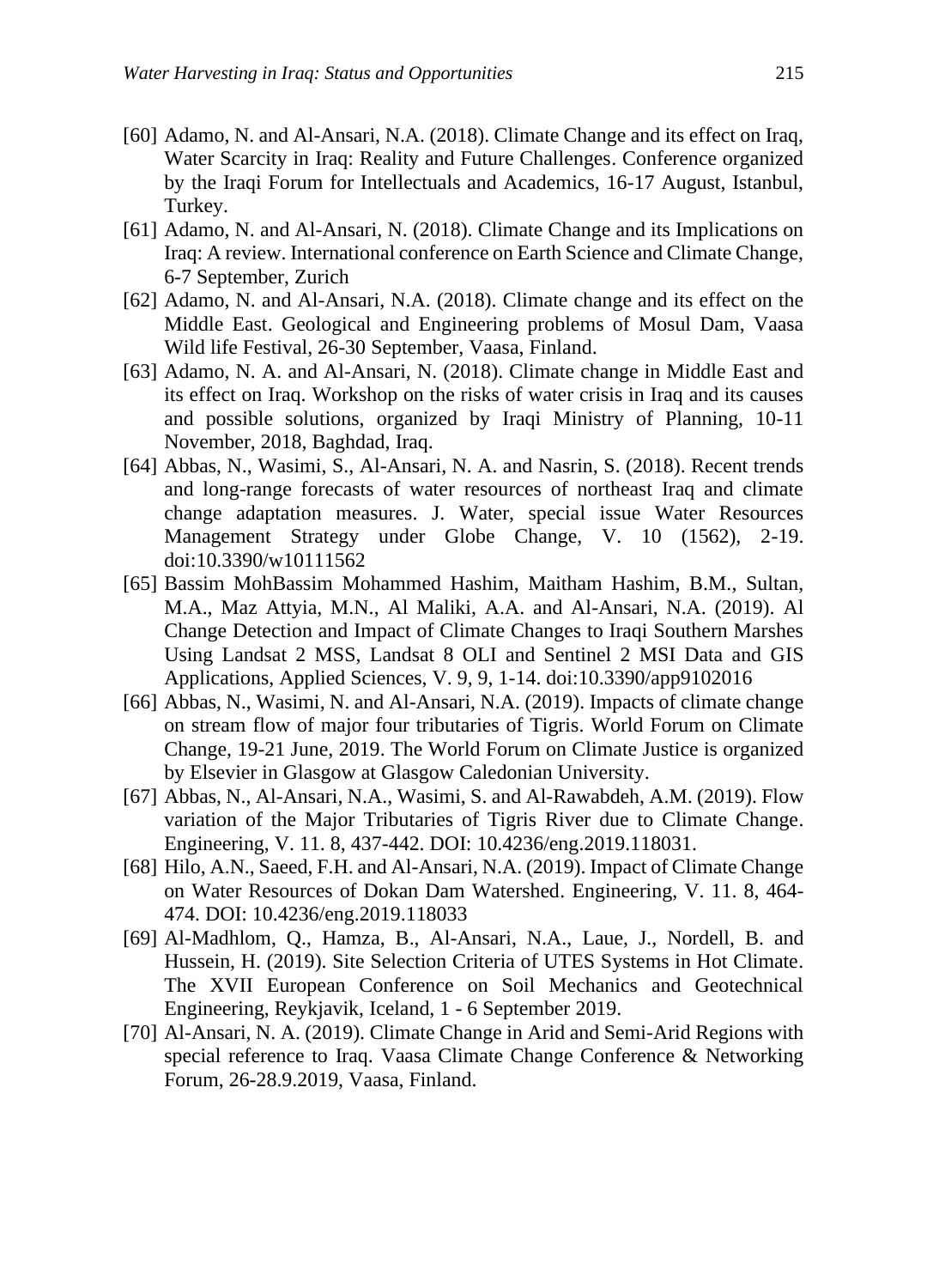- [71] Al-Madhlom, Q., Al-Ansari, N.A., Laue, J., Nordell, B. and Hussain, M.H. (2019). Climate Change and its Effect on Energy Consumption: How to overcome the problem Using Underground Thermal Energy Storage System.Vaasa Climate Change Conference & Networking Forum, 26- 28.9.2019, Vaasa, Finland.
- [72] Adamo, N., Al-Ansari, N.A. and Sissakian, V. (2020). Global Climate Change Impacts on Tigris-Euphrates Rivers Basins. Journal of Earth Sciences and Geotechnical Engineering, Vol.10, No. 1, 49-98.
- [73] Al-Ansari, N.A., Zakaria, S., Mustafa, Y.T., Ahmad, P., Ghafour, B. and Knutsson, S. (2013). Development of Water Resources in Koya City, Iraq, 1st International Symposium on Urban Development of Koya, December 16-17, Koya University.
- [74] Al-Ansari, N.A. (2013). Management of Water Resources in Iraq: Perspectives and Prognoses. J. Engineering, V.5, 8, 667-684.
- [75] Zakaria, S., Al-Ansari, N.A. and Knutsson, S. (2012). Rain Water Harvesting and Supplemental Irrigation at Northern Sinjar Mountain, Iraq. Journal of Purity, Utility Reaction and Environment, Vol.1, No.3, 121-141.
- [76] Zakaria, S., Al-Ansari, N., Ezz-Aldeen, M. and Knutsson, S. (2012). Rain Water Harvesting at Eastern Sinjar Mountain, Iraq. J. Geosciences Research, V. 3, No. 2, 100-108.
- [77] Al-Ansari, N.A., Alroubai, A. and Knutsson, S. (2012). Sedimentation Rates in two Water Harvesting Schemes at the Jordanian Badia, J. Ecology and Environmental Sciences, V.3, No.3, 82-86.
- [78] Al-Ansari, N.A., Alroubai, A. and Knutsson (2012). Bathymetry and Sediment survey for two old water harvesting schemes, Jordan. Journal of Earth Sciences and Geotechnical Engineering, Vol. 2, No. 2, 13-23.
- [79] Al-Ansari, N.A., Al-Hanbaly, M. and Knutsson, S. (2013). Hydrology of the most ancient water harvesting schemes. Journal of Earth Sciences and Geotechnical Engineering, Vol. 3, No. 1, 15-25.
- [80] Zakaria, S., Al-Ansari, N.A. and Knutsson, S. (2013). Rainwater Harvesting Using Recorded and Hypothetical Rainfall Data Scenarios. Journal of Earth Sciences and Geotechnical Engineering, Vol. 3, No. 2, 21-42.
- [81] Zakaria, S., Al-Ansari, N.A., Mustafa, Y., Mohammed, D.A., Knutsson, S., Ahmed, P. and Ghafour, B. (2013). Rainwater Harvesting at Koysinjaq (Koya), Kurdistan Region, Iraq. Journal of Earth Sciences and Geotechnical Eng., Vol. 3, No. 4, 25-46.
- [82] Zakaria, S., Al-Ansari, N.A. and Knutsson, S. (2013). Wheat Yield Scenarios for Rainwater Harvesting at Northern Sinjar Mountain. Iraq. J. Natural Science, V.5, 10,1057-1068.
- [83] Zakaria, S., Al-Ansari N.A., Mustafa, Y., Alshibli, M. and Knutsson, S. (2013). Macro Rain Water Harvesting Network to Estimate Annual Runoff at Koysinjaq (Koya) district, Kurdistan region of Iraq. J. Engineering, V. 5, 12, 956-966.